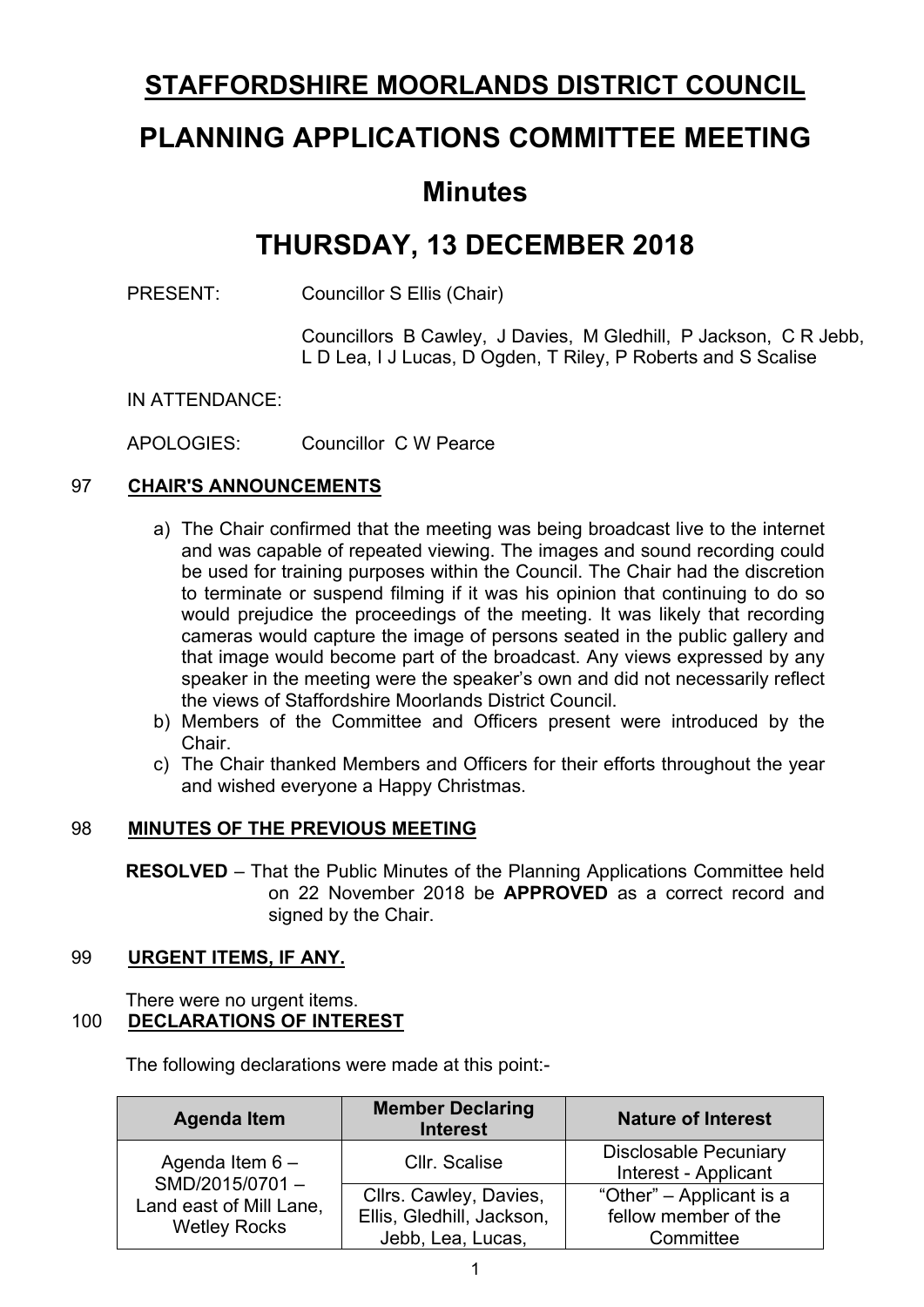| <b>Agenda Item</b>                                                                                      | <b>Member Declaring</b><br><b>Interest</b>                                                                            | <b>Nature of Interest</b>                                                             |  |
|---------------------------------------------------------------------------------------------------------|-----------------------------------------------------------------------------------------------------------------------|---------------------------------------------------------------------------------------|--|
|                                                                                                         | Ogden, Riley, Roberts &<br><b>Scalise</b>                                                                             |                                                                                       |  |
|                                                                                                         | Ben Haywood                                                                                                           | "Other" – Knows objector –<br>took no part in dealing with<br>the application         |  |
| Agenda Item $8 -$<br>SMD/2017/0373 - Plots<br>$12 - 15$ Victoria<br><b>Business Park,</b><br>Knypersley | Cllrs. Cawley, Davies,<br>Ellis, Gledhill, Jackson,<br>Jebb, Lea, Lucas,<br>Ogden, Riley, Roberts &<br><b>Scalise</b> | "Other" – Site is owned by<br><b>SMDC</b>                                             |  |
|                                                                                                         | <b>CIIr. Davies</b>                                                                                                   | "Other" – Visited business at<br>its previous address and<br>been lobbied in the past |  |

## 101 **SMD/2015/0701 - LAND AT EASTERN END OF MILL LANE, WETLEY ROCKS**

## **OUTLINE PLANNING PERMISSION WITH ALL MATTERS RESERVED (EXCEPT ACCESS) FOR RESIDENTIAL DEVELOPMENT COMPRISING 3 DWELLINGS FOR MR. S. AND MRS. M. SCALISE.**

(Report recommended Approval)

*(Councillor Scalise had declared a Disclosable Pecuniary Interest and left the room, taking no part in the discussion or vote. All Councillors present and Mr. Ben Haywood had declared "other" interests.)*

**RECEIVED** – Representation from the undermentioned speaker:-

#### **For the application:**

Mr. Rob Ford **-** Applicant's Agent

- NOTED 1. LRR contained Cheddleton Parish Council comments no objection to the revised plans, Ecology Advisor comments – no objection in relation to development impact on Badgers but requested an additional condition to avoid animals becoming trapped.
	- 2. Development was deemed to be 'not inappropriate development in the Green Belt' as it was 'Limited Infil in the Village'.
	- 3. Additional informatives requested for:-
		- Retention of the stone front wall;
		- Retention of the telephone box;
		- Retention of the electricity box; and
		- Retention of the Silver Birch Tree.
- **RESOLVED** 1. That the application be **APPROVED** for the reasons and based on the policies contained in the report, subject to the conditions and informatives in the report and the additional condition and informative referred to above.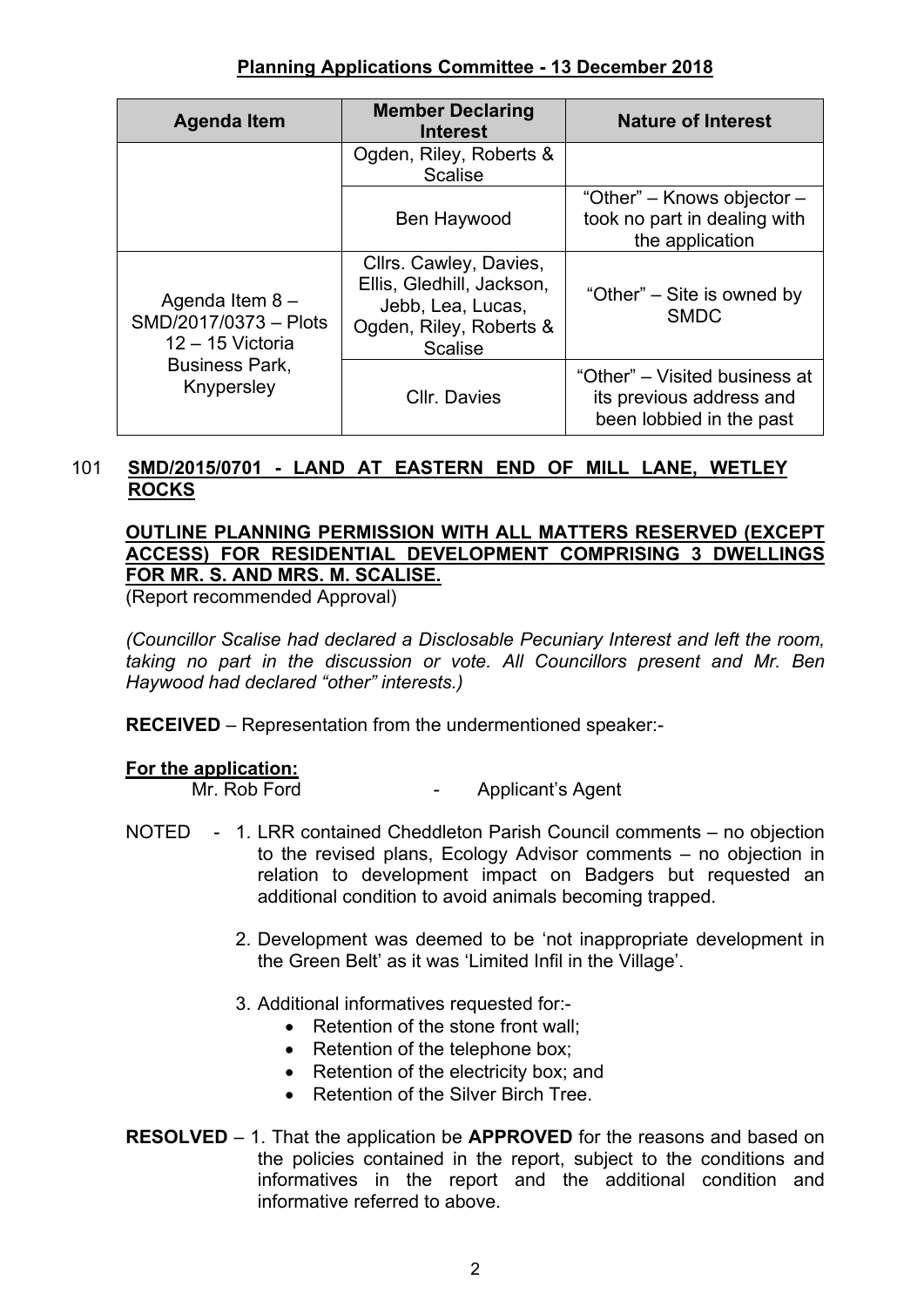2. That, in the event of any changes being needed to the wording of the Committee's decision (such as to delete, vary or add conditions/informatives/planning obligations or reasons for approval/refusal) prior to the decision being issued, the Executive Director (Place) be delegated authority to do so in consultation with the Chairman of the Planning Applications Committee, provided that the changes do not exceed the substantive nature of the Committee's decision.

(Proposed by Councillor Roberts and Seconded by Councillor Ellis.)

## 102 **SMD/2018/0557 - LAND ADJACENT TO MEADOW VIEW, WELL LANE, GILLOW HEATH**

#### **APPLICATION FOR RESERVED MATTERS RELATING TO SMD/2016/0187 FOR DEMOLITION OF EXISTING GARAGE AND PROPOSED NEW DWELLING FOR MR AND MRS BEECH.**

(Report recommended Approval)

*(Councillor Scalise was again absent during this item.)*

**RECEIVED** – Representation from the undermentioned speaker:-

#### **For the application:**

Mr. Jonathan Hargreaves - Applicant's Agent

- NOTED 1. LRR contained an additional informative relating to condition 3 of the outline permission and an additional condition to remove Permitted Development Rights.
	- 2. Members thanked the Applicant and Agent for listening to their previous concerns.
	- 3. Photo-montage showed the dwelling to be further forward than the 1.5 metres shown on the plan. Agent confirmed that the dwelling would be constructed to the block plan specifications.
- **RESOLVED** 1. That the application be **APPROVED** for the reasons and based on the policies contained in the report, subject to the conditions in the report and the additional condition and informative referred to above.

2. That, in the event of any changes being needed to the wording of the Committee's decision (such as to delete, vary or add conditions/informatives/planning obligations or reasons for approval/refusal) prior to the decision being issued, the Executive Director (Place) be delegated authority to do so in consultation with the Chairman of the Planning Applications Committee, provided that the changes do not exceed the substantive nature of the Committee's decision.

(Proposed by Councillor Davies and Seconded by Councillor Roberts.)

## 103 **SMD/2017/0373 - PLOTS 12 - 15 VICTORIA BUSINESS PARK, PROSPECT WAY, KNYPERSLEY**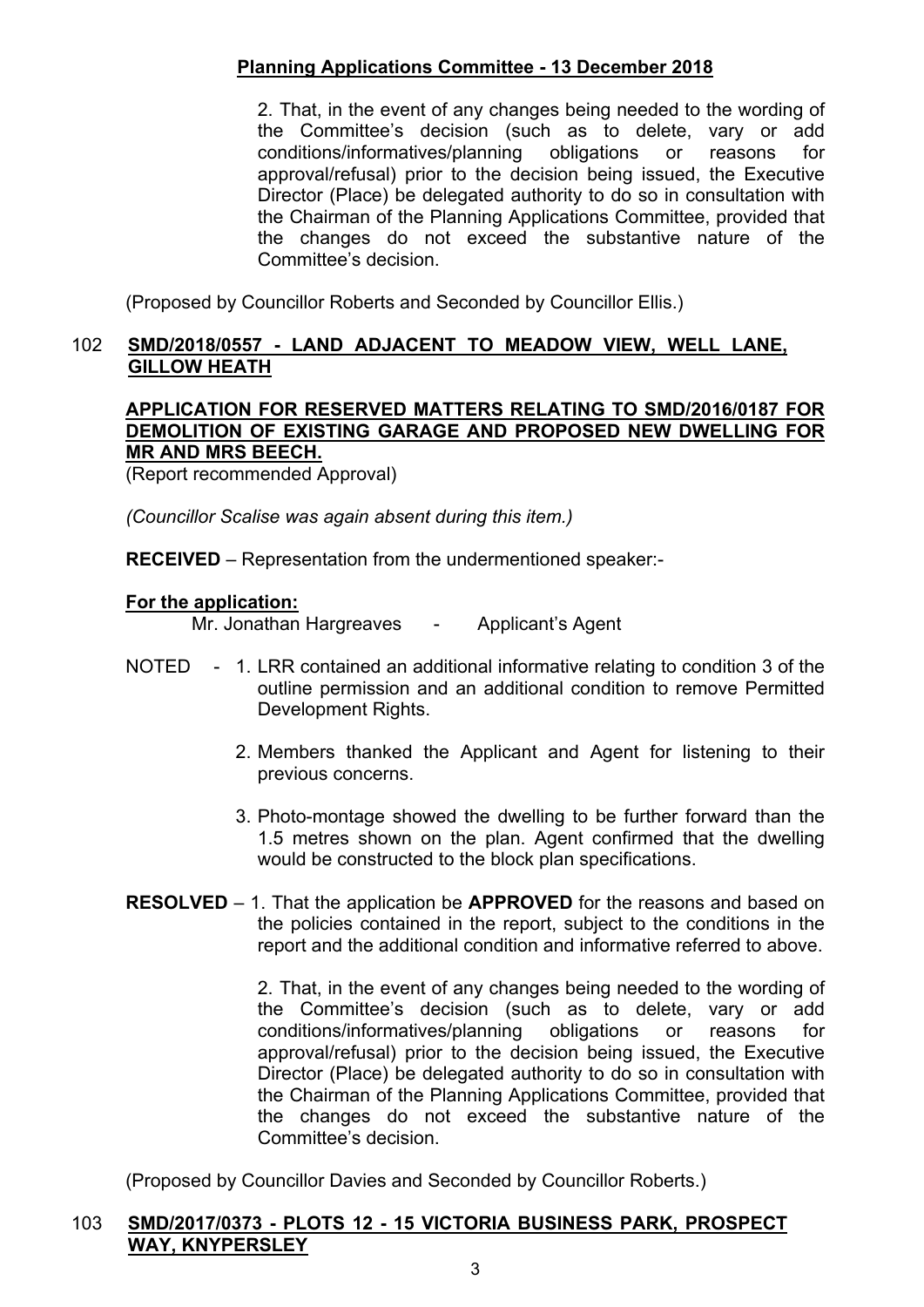## **PROPOSED CONSTRUCTION OF BUILDERS MERCHANTS, COVERED STORAGE AREA AND OPEN YARD STORAGE FOR CHELLS BUILDERS SUPPLIES.**

(Report recommended Approval)

*(All Councillors present had declared other" interests.)*

## NOTED - 1. LRR contained removal of condition 17 and addition of 5 conditions:-

- Ground Gas Risk Assessment;
- Intrusive Site Investigation;
- On-site Construction & Landscape Management Plan;
- Mitigation Programme to minimise the threat to Great Crested Newts;
- Mitigation Programme to minimise the threat to Reptiles.
- **RESOLVED** 1. That the application be **APPROVED** for the reasons and based on the policies contained in the report, subject to the conditions in the report and the deleted/additional conditions referred to above.

2. That, in the event of any changes being needed to the wording of the Committee's decision (such as to delete, vary or add conditions/informatives/planning obligations or reasons for approval/refusal) prior to the decision being issued, the Executive Director (Place) be delegated authority to do so in consultation with the Chairman of the Planning Applications Committee, provided that the changes do not exceed the substantive nature of the Committee's decision.

(Proposed by Councillor Davies and Seconded by Councillor Roberts.)

## 104 **LATE REPRESENTATIONS REPORT**

## 105 **APPEALS REPORT**

Ben Haywood presented a report showing:-

- Appeals submitted  $-0$
- Appeal decisions received 6, detailed as follows:-

| <b>Reference</b>  | <b>Address</b>                                 | <b>Decision</b><br><b>Date</b> | <b>Recomm</b><br>endation | <b>Decision</b> | <b>Appeal</b><br><b>Decision</b> |
|-------------------|------------------------------------------------|--------------------------------|---------------------------|-----------------|----------------------------------|
| SMD/2017/<br>0481 | Woodhouse<br>Green Farm,<br>Rushton<br>Spencer | Committee<br>19 Dec 2017       | Refuse                    | Refused         | <b>Dismissed</b>                 |
| SMD/2017/<br>0406 | Land at<br>Albert Street,<br><b>Biddulph</b>   | Delegated<br>16 Feb 2018       | Refuse                    | Refused         | <b>Dismissed</b>                 |
| SMD/2017/<br>0813 | Land off<br>Drive,<br>Park<br>Cheadle          | Delegated<br>16 Feb 2018       | Refuse                    | Refused         | <b>Dismissed</b>                 |
| SMD/2018/         | 2<br>Canal                                     | Delegated                      | Refuse                    | Refused         | <b>Dismissed</b>                 |